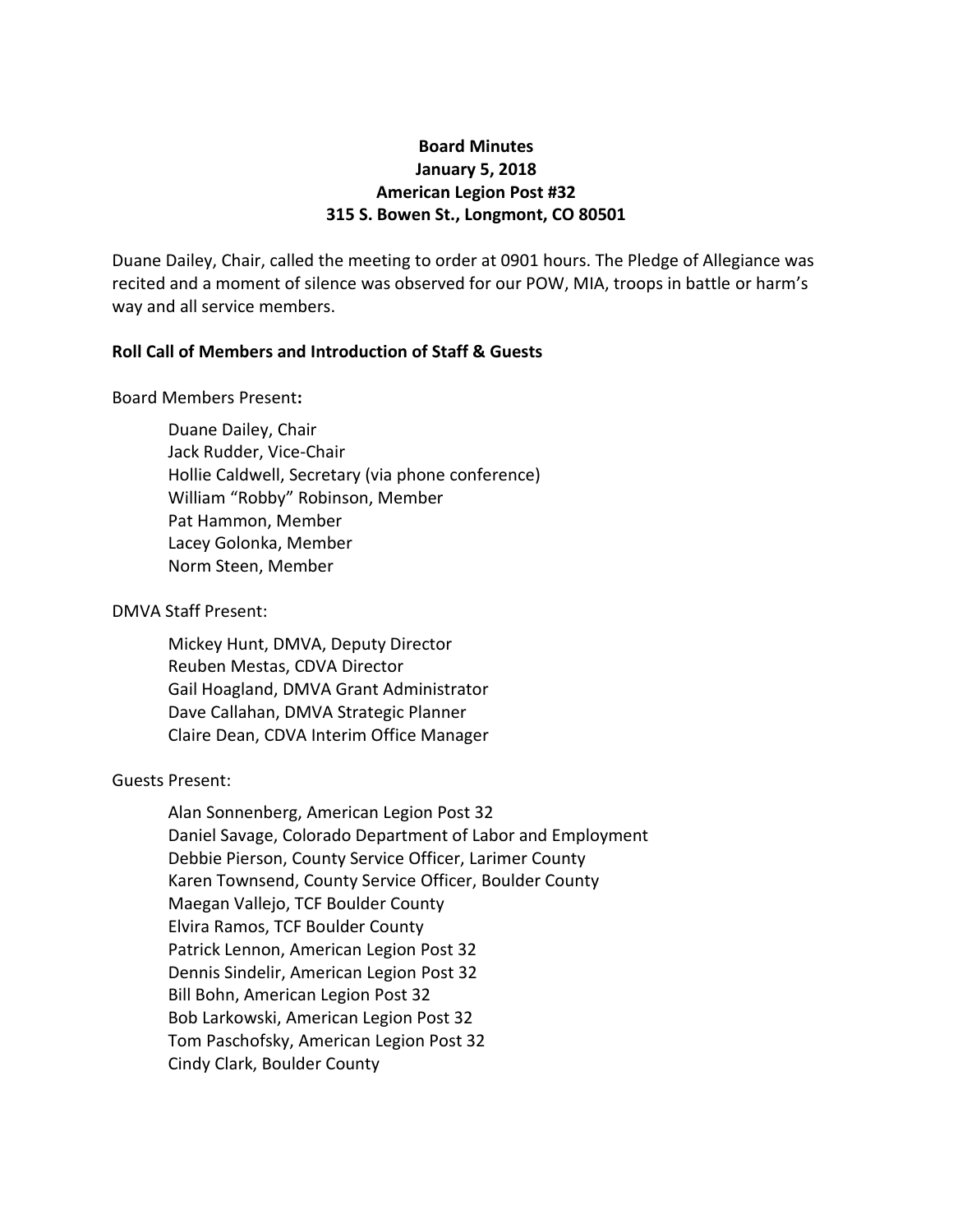#### **Approval of Minutes from December**

It was moved by Mr. Steen and seconded by Mr. Robinson to accept the December minutes as submitted. The motion carried.

Robby Robinson: In an effort to curb high turnover, the Community Living Centers may be able to raise salaries to compete with the private sector if the General Assembly approves the budget request.

Pat Hammon: Ms. Hammon thanked Mr. Robinson for his efforts with Community Living Centers pay increases. Grand Junction area nonprofits will need to complete applications in order to be considered for the Western Slope One-Stop. Asbestos and lead remediation is set to begin at the site, which is located down the street from the VA Hospital. The Glenwood Springs Veterans Resource Center has officially opened. Volunteers of America (VOA) have a new regional office in Eagle County. They are dedicated in finding housing for homeless veterans in Summit, Routt, Grand and Eagle Counties.

Hollie Caldwell: Ms. Caldwell had nothing to add. On behalf of the Board, Mr. Dailey wished her well.

Jack Rudder: Mr. Rudder explained to everyone present that three of the Board members are also County Service Officers.

Duane Dailey: A representative from VOA recently met with Mr. Dailey in Grand County. Sometimes veterans are assisted by more than one county. Case in point, both Mr. Dailey and Ms. Townsend worked with a veteran who recently died. 36 of his mates attended his funeral.

Lacey Golonka: Ms. Golonka thanked Ms. Hoagland for the very informative Board member retreat. She is excited to get involved with the grants process.

Norm Steen: Having served 32 years, mostly with the National Guard, Mr. Steen is retired from the service and is currently a full time Commissioner with Teller County. The National Endowment for the Arts and the Department of Defense recently partnered on a rehabilitation event called Creative Forces to take place in Colorado Springs on February 15-16. In February, Mr. Steen will be speaking at Veterans Recognition event in Florissant. He will then meet with other Commissioners in Washington D.C. in March. Mr. Dailey added that there is a Subcommittee Room for Veterans located in Washington D.C. that houses various flags. Ms. Hammon made mention of the opioid epidemic.

Alan Sonnenberg: The grant application process has gotten easier but it's been difficult to get surveys back. Most veterans served are in immediate need, mostly with rent assistance. It has taken 30-40 days to replenish funds for cash advances. Currently, there is only one person handling grants for American Legion Post 32. Mr. Dailey explained that the grant process was revamped following the Board's audit and gave kudos to Ms. Hoagland on her extraordinary efforts.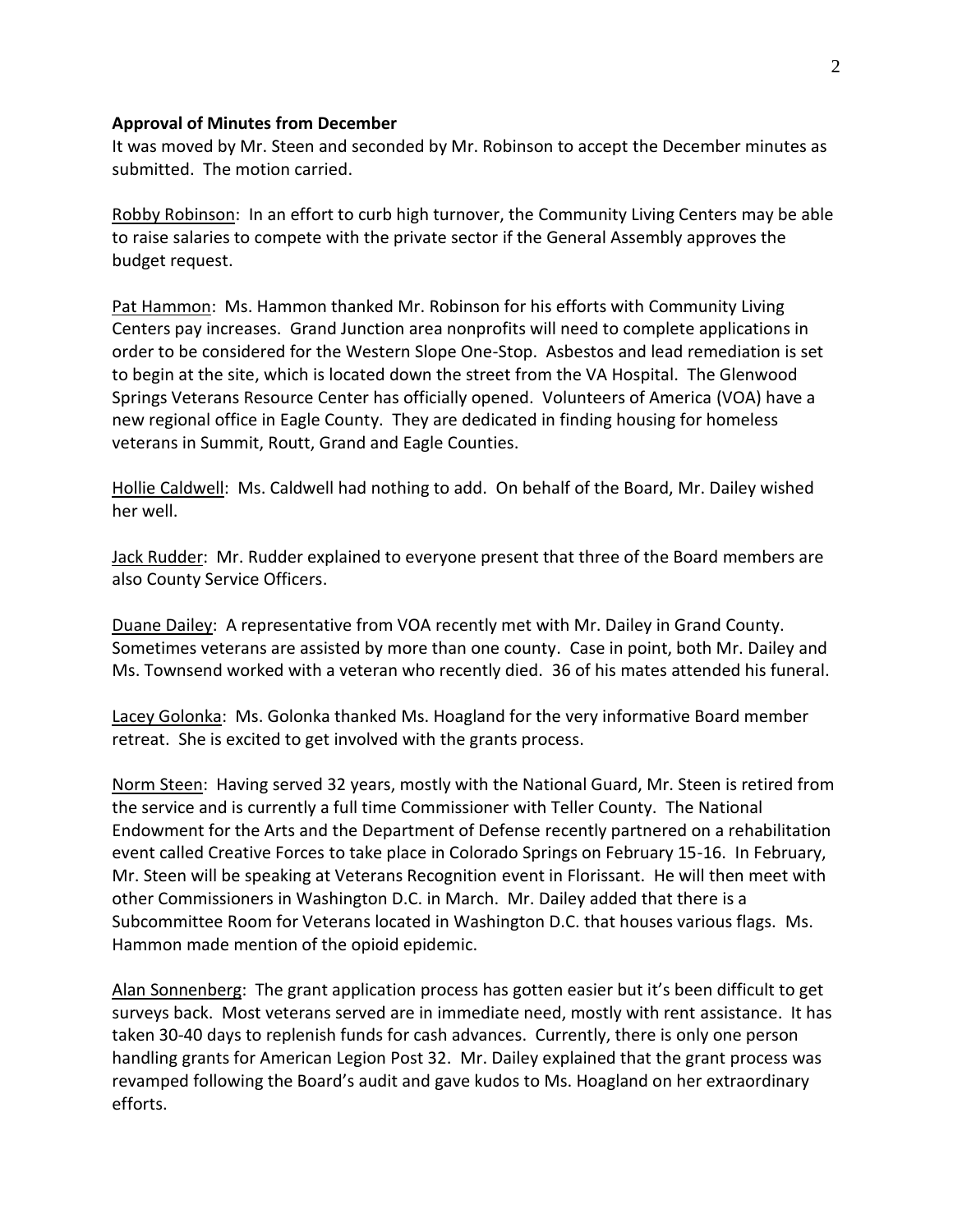Elvira Ramos: A daughter of a WWII veteran, Ms. Ramos works for the Boulder Community Foundation which took over for the former nonprofit Veterans Helping Veterans Now. They raise money and make grants for Boulder county veterans.

Maegan Vallejo: The Veterans Fund is an endowed, investment fund overseen by an investment committee. It currently has \$50k for local 5013(c) groups.

Daniel Savage: A veteran's resource directory will be created through the Colorado Department of Labor and Employment for the Boulder area. The Workforce Centers are really engaged in helping veterans, prioritizing their training.

Debbie Pierson: Larimer County handles the grant programs for VFW Post 41 which makes it more efficient than directing veterans to another agency. Mr. Robinson asked what the greatest need is for the area. Ms. Pierson replied there are not enough rental properties available. Mr. Robinson added that the Veterans Assistance Grant could be used to provide money for the County Service Officers, but the Veterans Trust Fund is solely for non-profit veterans service organizations. Ms. Pierson will be retiring on February 2. Mr. Robinson wondered how to address the County Service Officer turnover and how to entice younger veterans to serve those who served. Mr. Mestas added that the 30 full time County Service Officers make about \$36k a year.

Ms. Hoagland and Mr. Dailey presented Ms. Pierson with a Certificate of Appreciation for her exceptional work with veterans through the grant program.

Karen Townsend: Finding and organizing volunteers to help with grants is an issue.

# *Let the record show that here the Board recessed at 10:22am, and resumed to labor at 10:35am.*

Mickey Hunt: The old armory remodel in Grand Junction continues. Non- profits will be allowed to rent space. Mr. Hunt visited the Volunteers of America in Denver to get ideas for the Grand Junction One Stop. The Department has met with the Joint Budget Committee. Vietnam Veterans and the CO Air National Guard F100 Unit will be honored during Veterans Appreciation Day at the Western Stock Show on January 16. Military Appreciation Day at the Capitol will be held on Friday, January 26. Ms. Hammon encouraged everyone to attend. Two Board members will need to be confirmed by the State Senate and another's term will have expired. Mr. Hunt mentioned that several of the FEMA trailers that temporarily housed people following disasters are now for sale and that perhaps they could aid in the housing crisis here in Colorado. Mr. Steen added that it is local regulation that determines whether tiny homes, temporary trailers and multi-family homes can exist in their cities. Construction companies shy away from building affordable housing due to countless lawsuits.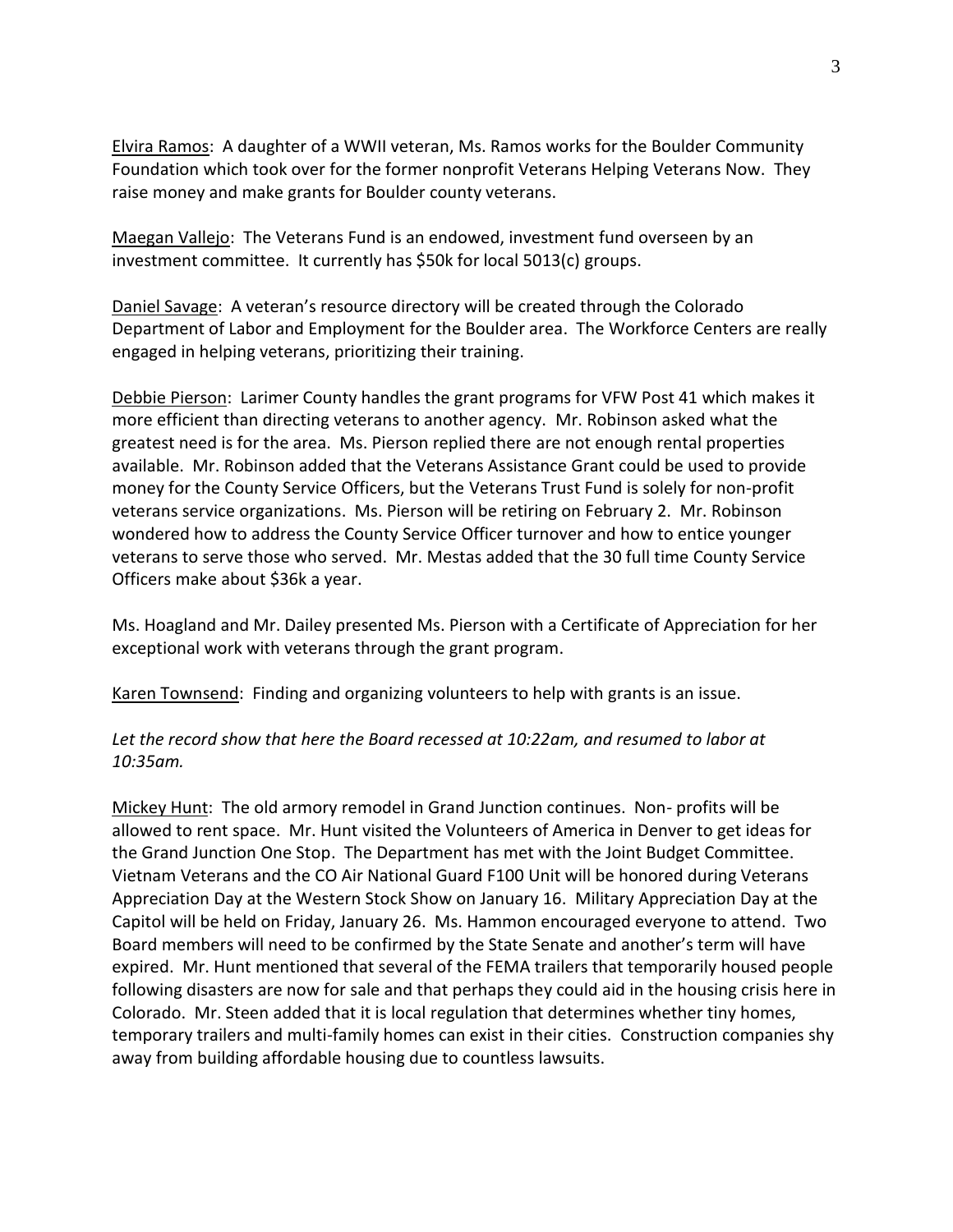Ben Mestas: Only twelve spaces are left for this year's annual training conference. Four new County Service Officers have started. Both Gilpin and Logan County's need training. The State Service Officer advertisement will be online through January 8. The Veterans Memorial Cemetery of Western Colorado had its second busiest year on record. Ms. Hammon requested the dates and times for the quarterly memorials. Mr. Robinson stated that the headstone issues continue with the VA-contracted vendor.

Gail Hoagland: Two applications have recently been received as the grant cycle begins. As of today, the Veterans Trust Fund has \$411,926.31 remaining. There is \$605,827.81 left in the Veterans Assistance Grant. The USS Colorado Commissioning Grant is not complete. Grant application hard copies are due by March 1. Mr. Dailey asked when the webinars will be held this year. Ms. Hoagland said there will be two for each grant in January and one each in February with additional webinars if needed.

Dave Callahan: Mr. Callahan went over the CBVA Strategic Planning. Mr. Robinson asked why the CBVA meetings are being held in congressional districts. Mr. Mestas explained that it is not a political decision but rather a decision based on the veteran populations.

Ms. Hammon said that section 1.3 read …report on all state-funded programs…

Mr. Steen stated that the Board also advises and recommended that Goal 1.3 should be: Study, advocate or recommend and report status of state-funded programs…

Mr. Callahan said that another subcommittee will need to be formed to work on the brand and messaging and both a tri-fold and a booklet be created for marketing. Mr. Steen asked who the target audience is for the tri-fold. A discussion ensued on funding.

Mr. Steen asked for clarification on what is considered outreach. The committee will decide what constitutes an outreach.

Mr. Robinson said the Board should consider getting more money for grant funding. A brief discussion of the Tobacco Fund followed.

A matrix will need be provided by the Board to validate what the counties are doing with the additional money for the County Service Officers.

Ms. Hammon motioned for the Strategic Action Plan to be reviewed by every Board member and that it be discussed at next month's meeting. Mr. Robinson seconded. Mr. Steen asked whether or not the Board will accept the Strategic Plan at the next meeting. Ms. Hammon replied that they will discuss the changes brought forth at the next meeting. Motion carried. Mr. Steen volunteered to sit on the Strategic Planning Committee and Mr. Dailey appointed him.

## **Old Business**

### **New Business**

Mr. Dailey reminded the Board that they need to stay politically neutral, even during recess. He also stated that Board meetings are not to be conducted as Service Officer training, but that area County Service officers are highly encouraged to attend the meetings.